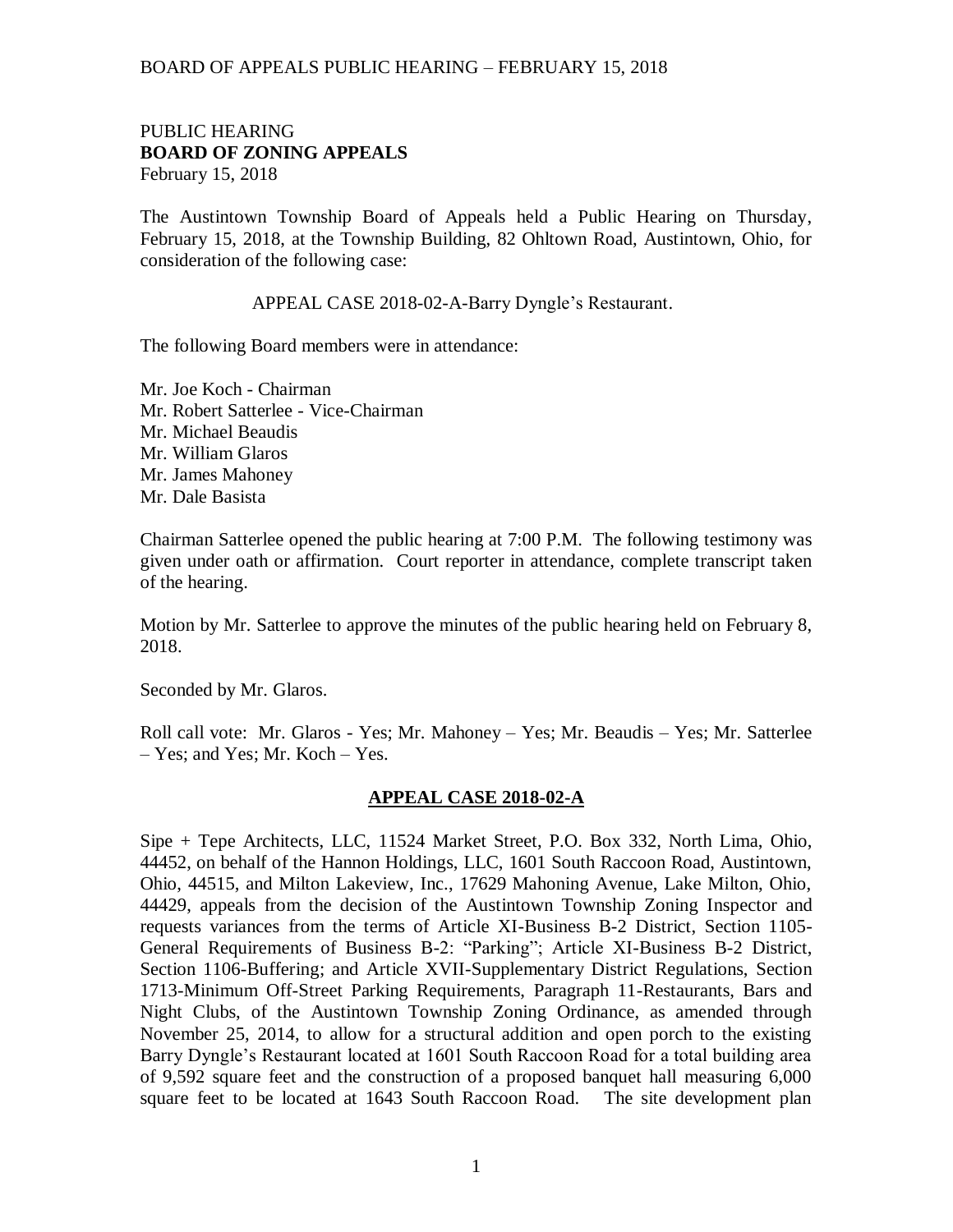proposes 152 parking stalls with each stall measuring 9' x 18' and five (5) feet of green space abutting the westerly front property line and no buffering at the east property lines. The restaurant parking requirement is 192 parking stalls (9,600 sq. ft./50 sq. ft.) and the banquet hall parking requirement is 120 parking stalls (6,000 sq.ft./50 sq. ft.). The minimum parking stall requirement is 200 square feet (10' x 20'). The minimum front green space buffer requirement is ten (10) feet. The minimum rear (easterly property lines) green space buffer requirement is ten (10) feet with an acceptably designed wall, fence, or evergreen plantings. Parcels 48-080-0-081 and 48-080-0-082, Lot Nos. 1 and 2, Mellott & Cox Plat No. 1, 1601 South Raccoon Road, are located at the southeast corner of the South Raccoon Road-Pembrook Road intersection. Parcel 48-080-0-083, Great Lot 13, 1643 South Raccoon Road, is located on the east side of South Raccoon Road, approximately 225 feet south of the of the South Raccoon Road-Pembrook Road intersection. Said properties are zoned as Business B-2 Districts in Austintown Township, Mahoning County, State of Ohio.

Zoning Inspector Crivelli read the applicant's letter of request dated January 16, 2018 into the case record, referenced four pages of color photographs, 10 pages of architectural drawings, the case mailing list prepared by the zoning office, and four plat maps of the property. He also advised he had approved a proposed re-plat consolidating the three lots into one lot and the replat was awaiting final approval with the Mahoning County Planning Commission. Mr. Koch asked if the Business B-2 District extended to the entire property. Mr. Crivelli answered in the affirmative.

Mr. Koch stated the mailing list for case 2018-02-A will be incorporated into the case record.

Doug Sipp, 11524 Market Street, North Lima, Ohio, introduced project civil engineer Carmen Congolise and property and business owner Shawn Hannon. Mr. Sipp stated the owner wants to expand the restaurant with added seating and relocate the bar to the new area at the southside of the building along with a new quiet open outdoor seating area where the Smoker Friendly is currently located. There will not be any out-door music in the open area. The owner understands he has neighbors and the importance of quiet. There will be no stages. There will be a new entrance at the front of the building. The building front will have a new image. New LED lighting is being proposed. The restaurant will become a destination location with people coming as far as Cleveland and Pittsburgh. The exterior of the building will be brightly lit. They wish to maintain the front row of parking, however, the stalls will be removed from within the Raccoon Road right-of-way. Access will be limited to one curb cut only by removing two existing curb cuts on South Raccoon Road. By reducing to one entrance there will be adequate green space along the front of the property. The two existing curb cuts will remain on Pembrook Avenue to allow for deliveries.

Mr. Koch inquired about the jog in the right-of-way. Zoning Inspector Crivelli advised the front property lines on the east side of Raccoon Road are uneven and referenced the Italino property wherein the front property line is about even with the leading edge of the pylon sign with the green space on front of the sign being within the right-of-way.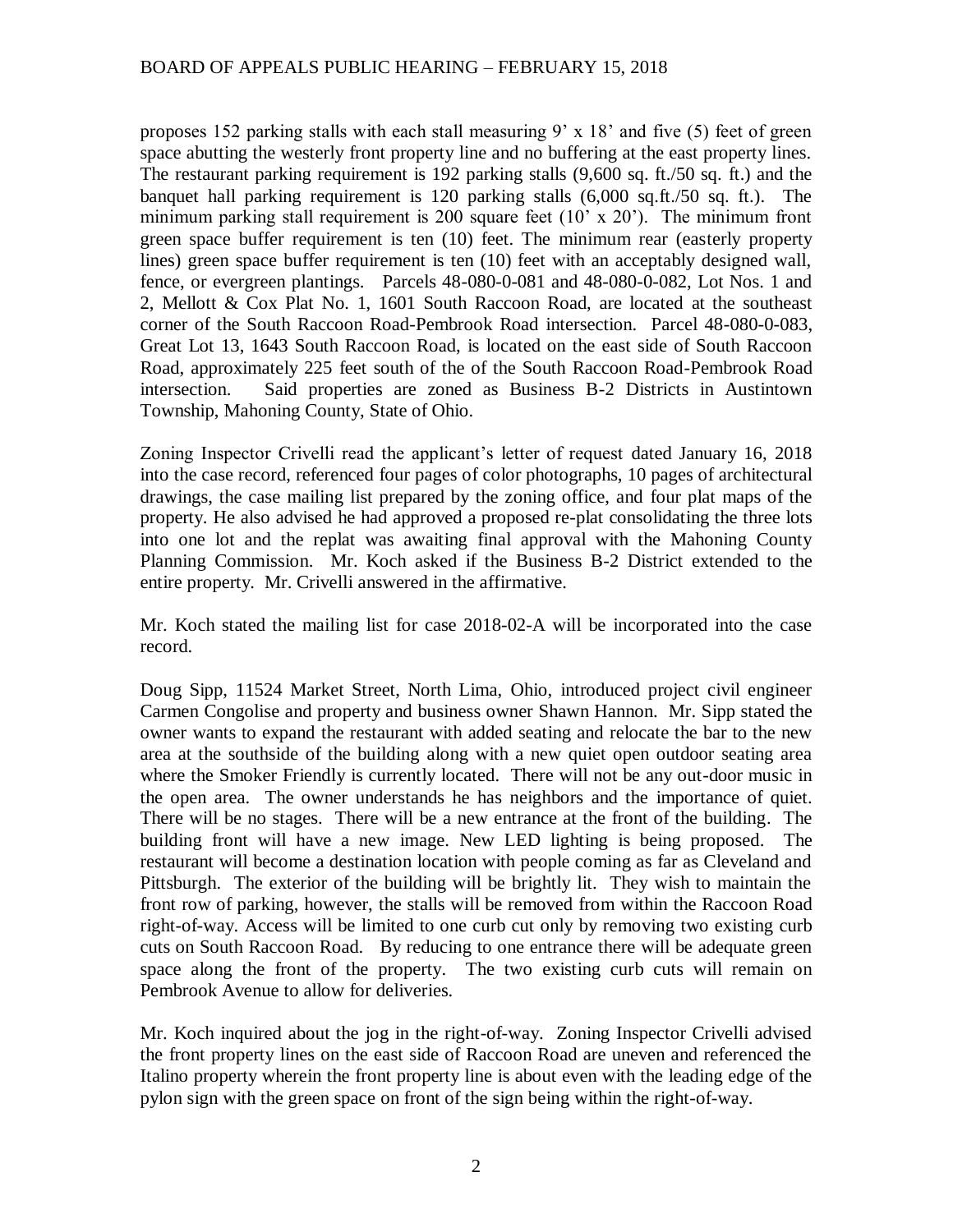Mr. Sipp stated the Smoker Friendly building will be razed and the parking depicted on the plan will be adequate based on the proposed seating. Eight-six parking spaces are being proposed. They currently have 35 parking stalls.

Shawn Hannon, 1601 Herons Circle, Austintown, Ohio, 44515, stated the northerly property on Pembrook Road is in arrears on property taxes and there will be a hearing in May to see if it can be acquired. Mr. Hannon stated he is now paying the property taxes on that parcel. He speculated it could be used for employee property. They maintain the property and employees park there now but they do not have a current lease to use the property. The spaces on Pembrook Avenue on not being counted for the new project. The banquet facility will have added parking.

There was discussion of the northerly Pembrook road property. Zoning Inspector Crivelli advised Mr. Hannon that as a future owner of the property on the north side of Pembrook Avenue he could apply for a conditional use permit to use the residentially zoned portion of the lot for employee parking. Mr. Koch observed that property is not part of the case. Mr. Sipp speculated that the plan before the Board would provide adequate parking and there would be no need to establish parking beyond the approximate 200 feet already zoned commercial on the north side of the Pembrook Avenue lot.

Mr. Sipp stated the easterly rear property will contain a retention pond that will accommodate the required storm water management for the new project and they will amend the site plan to show the easterly buffer of trees behind the pond. He referenced the line of trees behind the residential properties.

Mr. Beaudis suggested 9' x 18' stalls are outdated considering the current sizes of SUV's and pick-up trucks and creates the potential for damage to customer vehicles. Mr. Carmen Congelese, 2929 Bernadette Avenue, Youngstown, Ohio, 44509, stated the task was to optimize the conditions to meet as many zoning standards as possible. It is a balancing act. The 9' x 18' stalls meet the Institute of Transportation Engineer's and the American Association of State Highway Transportation Officials who have both adopted the same standard of 9' x 18' parking stalls. They do not foresee any problems with the parking design. It will be safe and useful while maximining the number of parking stalls. There will be 86 spaces for the first phase and 151 stalls for the entire facility when the banquet hall is constructed. Mr. Congelese estimated 20 parking stalls were added by designing at nine feet wide. Mr. Congelese also described the replat which allows the entire facility to be placed on one lot. The current parking on Pembrook Road will be moved back to allow for a five-foot green space buffer off of the south side of the street side property line.

Mr. Sipp emphasized approximately 30 feet of green space from the edge of South Raccoon Road to the edge of the parking lot. There will be new shrubbery along the front. The new design will allow parking and ingress/egress to be better controlled. The 86 spaces define the elevation as to where the property drops off and impacts the storm water management drawings. The banquet hall will be sized with 65 spaces to include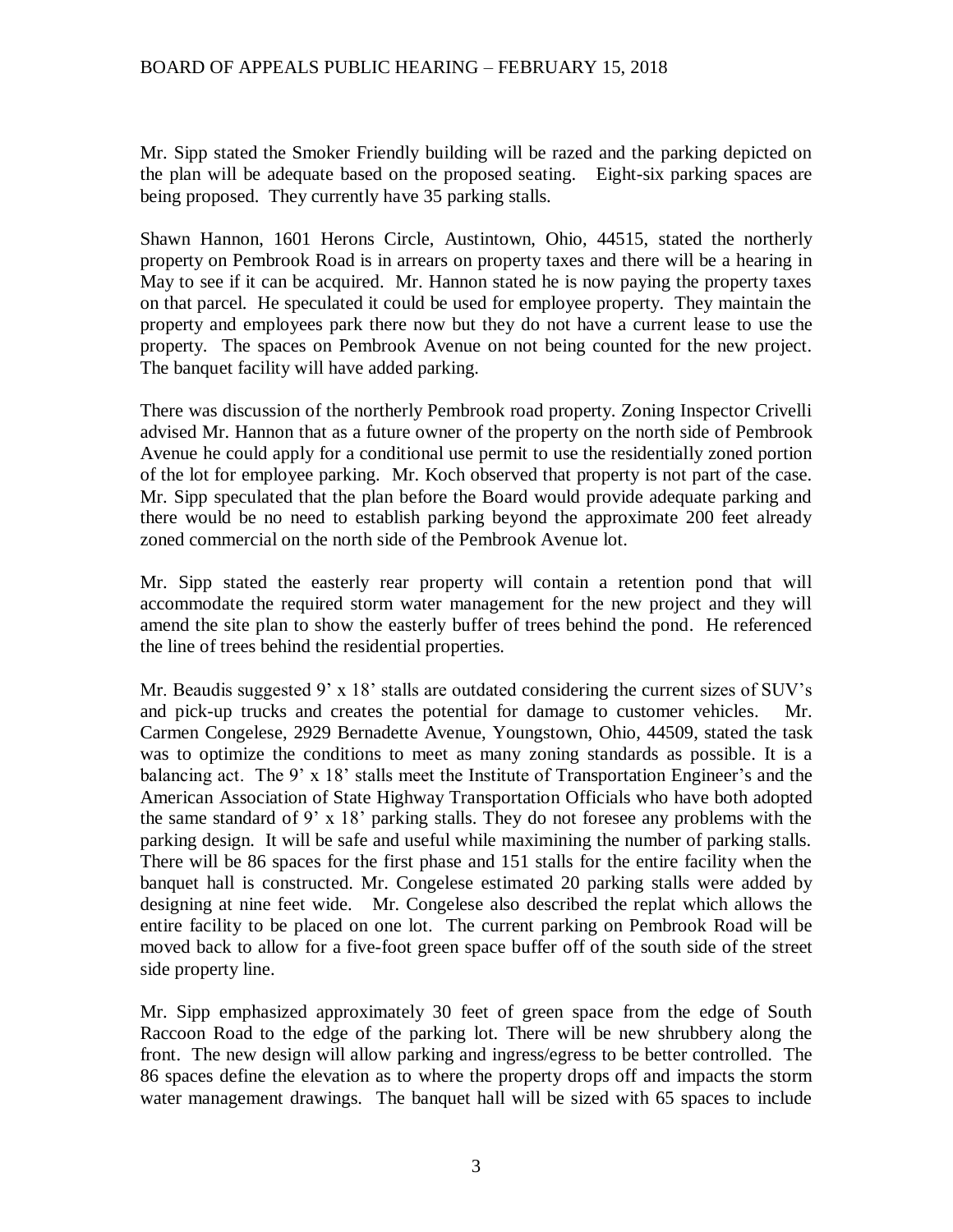parking for employees. There was discussion of the parking ratio calculation based on gross square footage. Mr. Sipp advised he netted the square footage to remove the kitchens. The operator will need a separate kitchen for the banquet hall and finger foods for the bar. The restaurant will be supported by the current kitchen.

Mr. Hannon described the new entrance and how customers will be seated after the removal of the current bar. The menu will be the same for the restaurant and bar. The patio/court yard will be for drinks. The new kitchen will also be utilized for take-out which he describes as an expanding segment of the business. He speculated the proposed plan allows for a gain of 52 parking spaces. The restaurant is viewed as a destination and the Smoker Friendly property was purchased at a premium to allow for additional parking. He speculated the total project could stretch to over three years and the banquet can be adjusted downward in terms of square footage. Mr. Sipp stated they wanted to submit the master plan with all the future goals via this process.

Mr. Koch asked if he has purchased the Smoker Friendly property. Mr. Hannon answered in the affirmative. He speculated the tenant vacating by March  $31<sup>st</sup>$ . Zoning Inspector Crivelli advised at the time the case was processed the owners of the abutting property were copied on the applicant's letter of notice as the auditor's website did not yet show a transfer of title, thus their inclusion in the legal notice as a property owner.

Mr. Satterlee inquired about the buffer. Mr. Sipp stated that section of the buffer meets the code and Zoning Inspector Crivelli requested a natural buffer. Zoning Inspector Crivelli advised that could change based on the wishes of the residents if the project is approved. He described the wind load problems on fences above six feet in height and referenced the pine tree buffer at the condos across from the library. He explained the buffering process if a permit is issued without a hearing and the residents decide they want a different buffer than what zoning required. Mr. Sipp explained the shifting of the parking to the south to accommodate the buffer.

Mr. Satterlee inquired about the plant material. Mr. Sipp advised the buffer will be arborvitae planted in a ten-foot wide area of green space. The same buffer will also be added into the east rear property that abuts an undeveloped Residence R-2 District lot.

Mr. Koch suggested inquiring with abutting property owners regarding the buffer. Mr. Hannon stated they had no discussions and speculated it would only affect the property directly behind the restaurant as there are vacant abutting lots on Pembrook. Mr. Koch advised a reciprocal agreement could benefit the abutting property owners as they have 200 feet of residential depth and they can still own the property with a buffering easement. He speculated that although he meets the requirements it appears a challenge.

There was discussion of storm drainage and Mr. Sipp observed the line drawn for the first phase parking is at the slope where the property begins to drop off to the east. It was estimated the drop off is approximately 16 feet.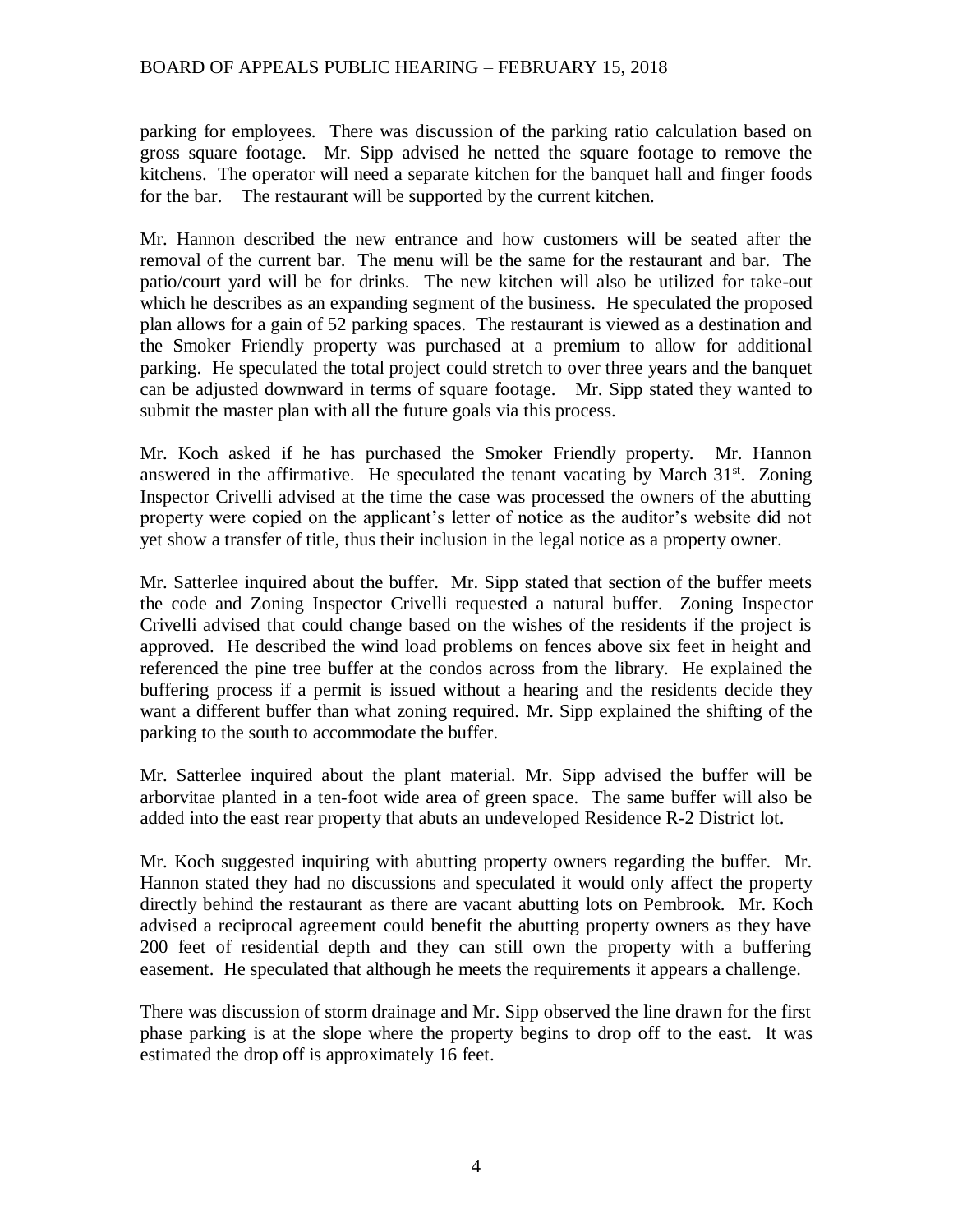Mr. Beaudis inquired about lighting. Mr. Sipp stated LED's allow for controlled lighting and they are working with Phoenix Engineering who has worked with the Carfaro Company on their projects. The rendering is over-exposed but with current technology they can adjust the multi-color lighting in both the interior and exterior. Mr. Beaudis asked if the lighting will be limited to the westerly elevation of the building and if anything will be seen over the top. Mr. Sipp stated everything will be ground level or internally illuminated. The court area be down lighted. The court was designed to face south and west. The placement of the kitchen will be both an acoustic and blockage for the neighbors and will enhance the buffer. Mr. Sipp advised they would submit a photometric drawing for township review. There will be lights on 20 to 25 foot poles in the islands within the parking lot with low profile cut off fixtures allowing for precise control of the LED lighting. Zoning Inspector Crivelli advised zero-foot candles are required at the property line.

Mr. Koch inquired about a start date. Mr. Hannon stated they have to select a general contractor and want to demo Smoker Friendly early April. The bar addition can be fenced off to allow the restaurant to remain open. Mr. Sipp stated they will wait until the ground firms up. There was discussion of the construction sequence. The construction drawings are about 70% completed. The new bar will be built than the current entrance area will be closed so as not to lose seating. They might have to close a few days depending on the construction requirements. Mr. Sipp speculated having the new bar and outdoor area available for business by July  $4<sup>th</sup>$ . They hope to have the project completed by October.

Mr. Koch inquired about the "jog" at the front property line. Mr. Congelese stated the seven foot area was dedicated back to the county. There was a discussion of the public right-of-way dimensions.

Kathy Mellott, 4331 Pembrook Road, spoke against the request. This is not Las Vegas. It is a nice residential neighborhood. No trouble. Traxs, the Eagles, and Dyngles cause commotion in the summer from the music and things and we don't want this. We want the woods back there left alone. She has lived there 70 years. She referenced Falcon gas station once being there. She stated the back is all swamp with natural springs and they get water like crazy. We like our neighborhood. We don't want this. We don't need no more shootings or anything like that. It is all going to be congested. There is enough congestion of Raccoon with the school and everything. This is totally out of place. She suggested going to Big Lots. She wants to keep the strip of woods. She stated she was never notified about the zone change to commercial and became argumentative that she was not notified. Zoning Inspector Crivelli advised the process stipulated by the Ohio Revised Code for notice of zone change hearings. He advised he confirmed the zoning with the applicant about a year ago and this hearing is not to debate the current zoning designation of the property which is in fact a Business B-2 District. Mrs. Mellott expressed concerns for all the animals back there including the deer. She complained about parking behind her property and all the commotion.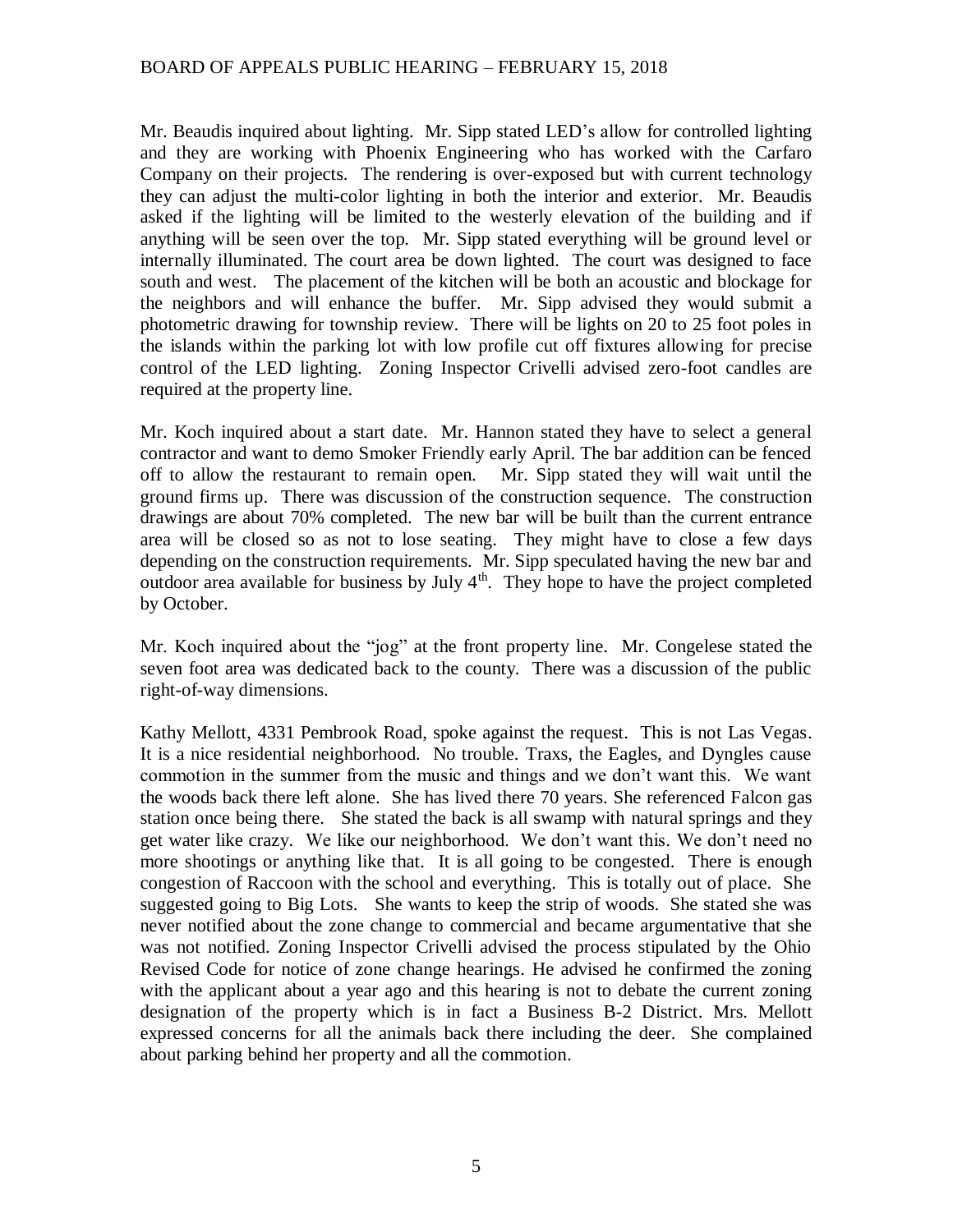Eric Ackerman, 4355 Pembrook Road, spoke in opposition of the request. He stated when he purchased his house the woods were there. He would not have purchased the home without the woods. He has put \$35,000.00 into his home over the past six years and now he will have to sell it as his whole backyard will be a spot light and will lower his property value. Mr. Satterlee advised he should have done his research prior to purchasing his home. Mr. Ackerman stated the previous owner had tried to parcel out the property but he wanted a lot of money and people declined it. If the property would have gone up for sale he would have purchased it. He stated his property value will decrease and Mrs. Mellott stated she wanted a stone wall to go up. Mrs. Mellott said the greasy will gets the grease.

Jana Ackerman, 4355 Pembrook Road, stated she likes Barry Dyngles food and great service. She agreed they need more parking as cars park on the street and block her driveway. She is currently surrounded on three side and if you remove the woods she is staring at two parking lots with lights shining in her living room. She moved there for privacy. She has two dogs who will constantly be going crazy with that. She pleaded with the Board for this not to happen.

Robert Winters, 4375 Pembrook Road, stated he lives right beside the restaurant. He had a good time with the 1.8 million people during the Queen of Hearts. He commended the owner on running a good business and succeeding and he would rather see something that is stable rather than a Chinese restaurant one week and a car lot the next week. He stated there are issues and referenced the east buffer zone and asked that that be defined. Zoning Inspector Crivelli reviewed the drawing in relation to his property and referenced the fence. He explained after issuing a zoning permit to Mr. Winters no call was made for an inspection and pointed out the fact that Mr. Winter's fence cannot be higher than three feet from the front property line to the front setback of his dwelling and technically Mr. Winters is in violation of the permit and code.

Zoning Inspector Crivelli advised he did not give Mr. Hannon credit for the fence as a buffer because Mr. Winters secured the permit, thus the determination that he needs to buffer behind the building. Mr. Winters advised during the discussion that Mr. Hannon contributed to the cost of installing the fence. Zoning Inspector Crivelli stated the fence is a good enough buffer but he would still have to rip up ten feet of pavement and plant grass so it is green. Mr. Winters stated the fence is split right down the middle and the situation is a little murky. Zoning Inspector Crivelli stipulated that Mr. Winters secured the zoning permit for the fence, the fence was placed in violation of the code, and he can be cited, however, it still serves as a buffer and this is a public hearing and Mr. Hannon needs relief from this code requirement. The Board will have to take all of this into account and the fence is there regardless of who owns it.

Mr. Winter asked if the area between the building and fence will be blacktopped. Mr. Sipp stated it would but if they have to they will plant grass. Mr. Winters expressed concerns about storm water. Mr. Sipp stated the roof will be guttered. Zoning Inspector Crivelli advised the new construction area will be subject to storm water management and drawings have been submitted and are currently being reviewed.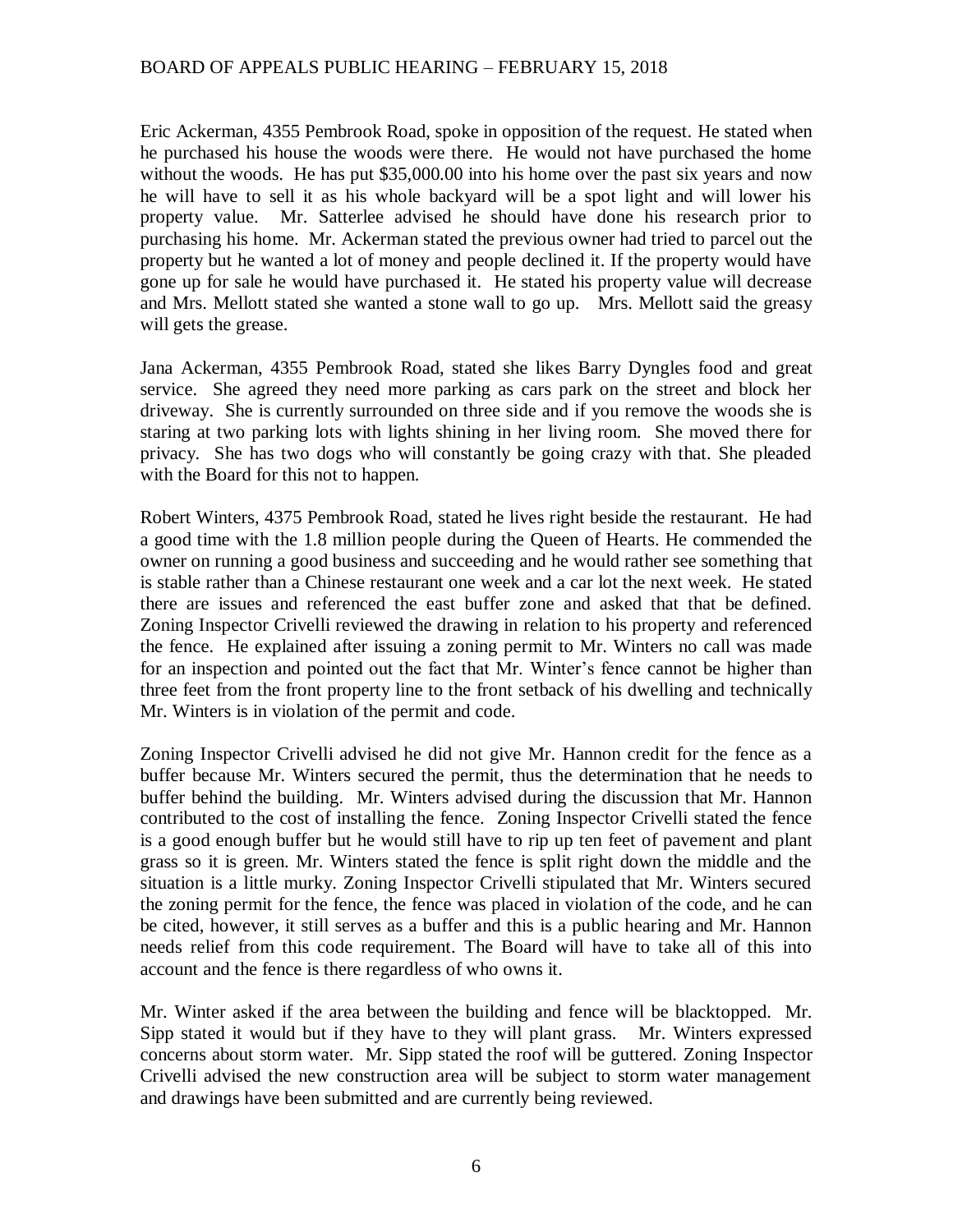Mr. Winters inquired about elevation and paving. Zoning Inspector Crivelli reviewed the drawing with Mr. Winters pointing out the buffer area with ten feet of green space with plant material, specifically, arborvitae. Mr. Winter expressed concerns regarding security and people cutting thru his property and "Leprechaun's" from St. Patrick's Day urinating in the back corner of his lot. Zoning Inspector Crivelli suggested he can extend his stockade fencing. Mr. Winters expressed further concern with people urinating in the parking lot. Mr. Hannon stated they are adding more restrooms.

Mr. Winters inquired about storm water drainage. Zoning Inspector Crivelli reviewed the inspection process and the requirement for a letter of certification from the project engineer.

Mr. Winters expressed concern about light pollution. Zoning Inspector Crivelli stated he will require zero candle lumens at the property lines. Mr. Winters asked that the lights be placed on the northside of the lot facing south. Zoning Inspector Crivelli advised a photometric drawing will be required. Mr. Winters expressed concern about a rear light. Mr. Satterlee advised he has to address the Board of Appeals. There was discussion of the lighting at the back of the building and Mr. Winters stated a new light was installed that is lighting his backyard. Mr. Sipp stated the total building lighting will be reviewed and speculated the light recently placed was not done correctly. The new lights will have LED cutoff fixtures and will direct the light down and not out. Mr. Sipp stated under oath that on the continuous eastern side of the property there will be no light passing thru into Mr. Winters' property. Zoning Inspector Crivelli advised abutting property owners can file a complaint with zoning regarding commercial lighting issues. Mr. Koch explained the concept of a photometric drawing to Mr. Winters.

Mr. Winters inquired about a storm sewer. Zoning Inspector Crivelli once again explained the process for storm water management.

Mr. Satterlee asked Mr. Sipp if he knew where the lights will be located along the lot that abuts the residential properties. Mr. Sipp stated he discussed the project with Phoenix Engineering and there may be two 25' poles in the islands and will spread the light out evenly. Mostly likely they will have two heads and the distribution will be to the east and west of the parking areas. There will be some reflection off the cars but that cannot be controlled.

Mr. Winters inquired about rezoning his property commercial. Zoning Inspector Crivelli reviewed the procedures for rezoning.

Mr. Hannon stated he has had several opportunities to go elsewhere but wants to stay here. He wants to better the property. He appreciates the neighbor's concerns especially about natural beauty. He will add something that is enjoyable for everyone. As far as sound concerns he stated there will be no live music. The court yard area will have some trees with low lighting and background music.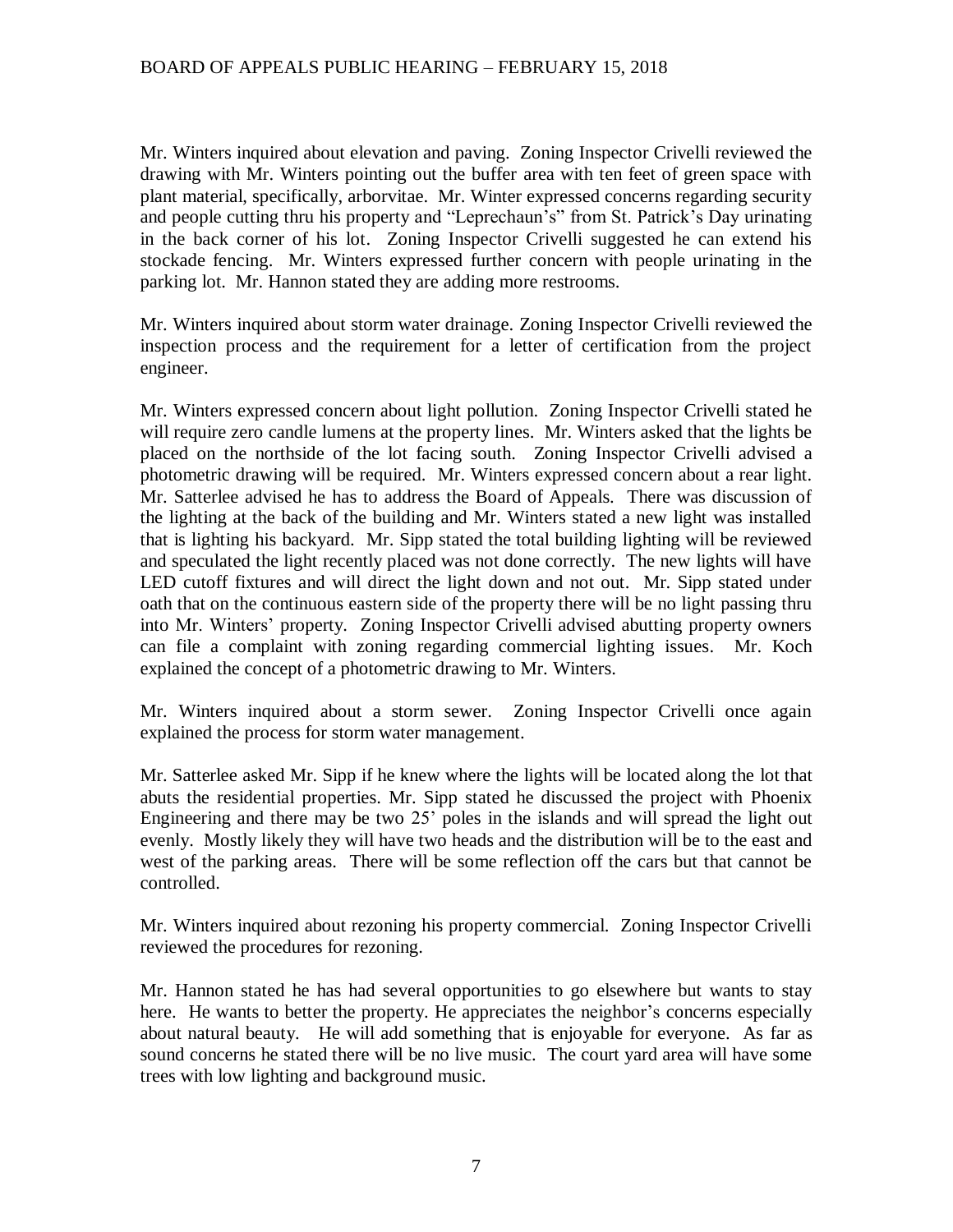Mr. Koch advised he has nothing to feel bad about as neighbors often want to control commercial property as well as their own property. He referenced the property being zoned as a Business B-2 District and is confident proper notice was giving during the zone change hearings and he applauded Mr. Hannon's sprit and suggested this new investment will be great for Austintown. He also suggested the residential properties on Pembrook hold value with Business B-2 zoning and the right commercial developer. He stated the Board wants to mitigate any potential future problems for the residential properties and to continue to allow for quite enjoyment with the least bit of intrusion with Mr. Hannon's cooperation. He suggested Mr. Hannon should not become discouraged by some of the comments presented tonight.

The site plans referenced by the applicants were marked as Exhibit "A" and "B".

Zoning Inspector Crivelli advised he wants the property buffered as it is cleared and suggested this is something worked out with the developer as the process unfolds. Mr. Sipp stated whatever is developed will be buffered. There was discussion of the placement of the retention pond. Mr. Sipp stated Zoning Inspector Crivelli requested the entire project be presented to the township rather than Mr. Hannon breaking this into separate phases to be developed over the next couple years.

Mr. Mahoney inquired about the number of employees. Mr. Hannon speculated that during the Summer he could have as many as 75 employees.

Mr. Koch observed there are commercial opportunities for the Pembrook property owners as Mr. Hannon's property has set the B-2 District depth. Mr. Satterlee commented on the other new restaurant investments on South Raccoon Road.

No one else in attendance to speak for the request.

No one else in attendance to speak against the request.

The Board adjourned into executive session at 8:51 P.M.

The Board reconvened from executive session at 9:02 P.M.

**2018-02-A-Barry Dyngle's Restaurant:** Motion by Mr. Satterlee to approve the variance request including all testimony presented by the applicants.

Seconded by Mr. Mahoney.

Roll call vote: Mr. Glaros - Yes; Mr. Mahoney – Yes; Mr. Beaudis – Yes; Mr. Satterlee – Yes; and Yes; Mr. Koch – Yes.

Zoning Inspector Crivelli advised Mr. Sipp that zoning and building permits will be required prior to the start of construction. He also advised the opponents of the request that they have 30 days to file an appeal of the decision in Mahoning County Common